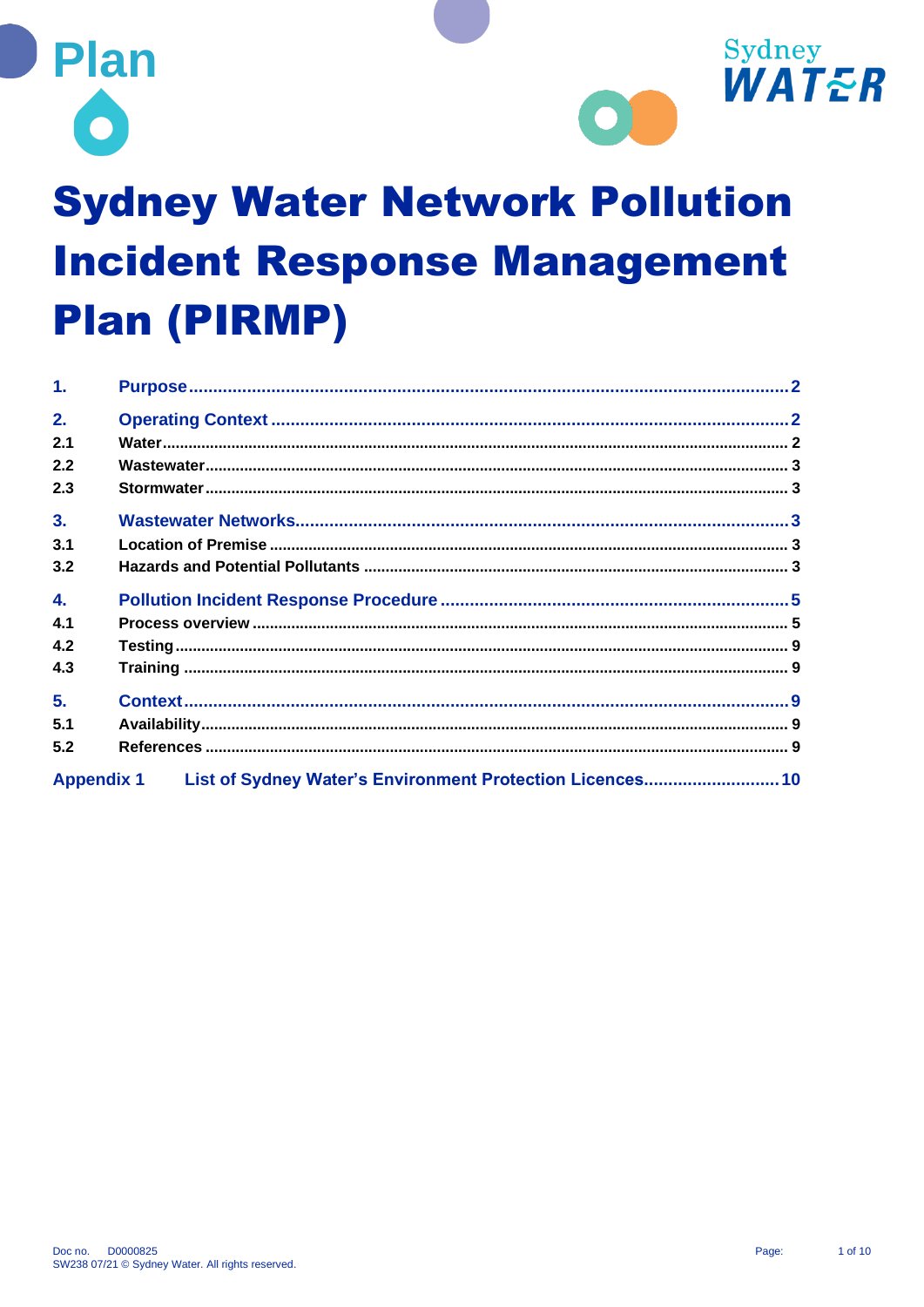# <span id="page-1-0"></span>**1. Purpose**

Sydney Water holds Environmental Protection Licences for 24 wastewater systems issued by the NSW Environment Protection Authority (EPA) under the Protection of the Environment Operations Act 1997 No 156 (POEO Act).

It is a requirement of the POEO Act that the holder of an environment protection licence must prepare a pollution incident response management plan (PIRMP) that complies with Part 5.7A of the POEO Act in relation to the activity to which the licence relates.

**Appendix 1** lists wastewater treatment system Licences held by Sydney Water.

# <span id="page-1-1"></span>**2. Operating Context**

# <span id="page-1-2"></span>**2.1 Water**

Sydney Water supplies over 1.5 billion litres of drinking water to homes and businesses throughout Sydney, the Blue Mountains and the Illawarra every day. Water is treated at one of nine water filtration plants. It is then supplied through a network of pipes, reservoirs and pumping stations:

- 21,951 km of water pipes
- 243 reservoirs
- 151 water pumping stations

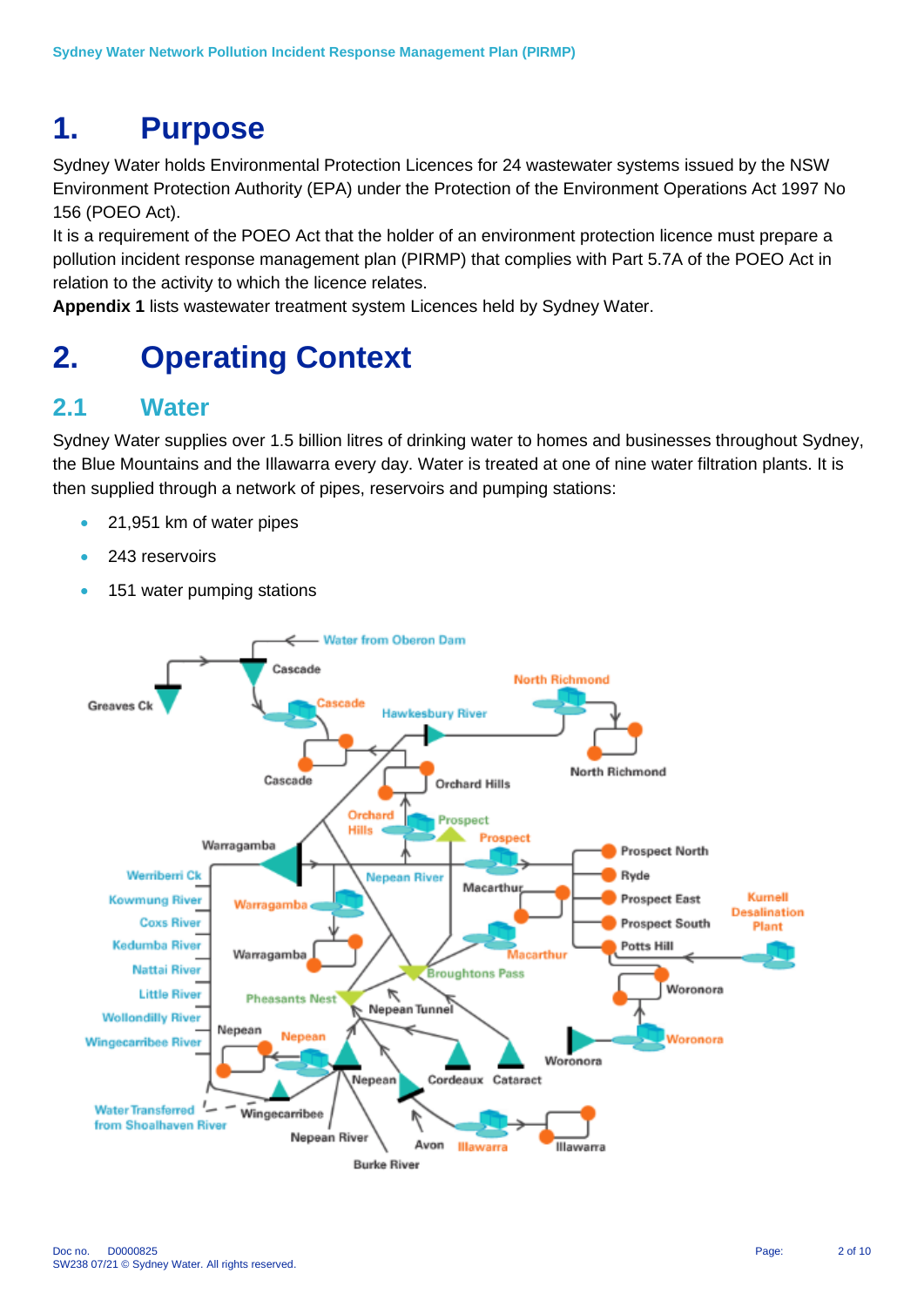## <span id="page-2-0"></span>**2.2 Wastewater**

Wastewater is treated at any of 16 wastewater treatment plants or 14 water recycling plants.

The wastewater network draining to those plants consists of:

- Over 25,500 km of pipes
- 684 wastewater pumping stations
- Chemical dosing units
- Odour control units
- the Northside storage tunnel
- Brookvale storage tank

Sydney Water has [24 separate systems](http://www.sydneywater.com.au/web/groups/publicwebcontent/documents/webasset/zgrf/mdq1/~edisp/dd_045245.pdf) that are licenced by the NSW Environment Protection Authority (EPA)

#### <span id="page-2-1"></span>**2.3 Stormwater**

Sydney Water's stormwater network provides services to around 570,000 properties through 73 catchments and consists of:

- 447 km of channels and pipes
- over 60 stormwater quality improvement devices
- flood-prone land and trunk drainage in the Rouse Hill area.

# <span id="page-2-2"></span>**3. Wastewater Networks**

### <span id="page-2-3"></span>**3.1 Location of Premise**

This PIRMP covers Wastewater Networks only. For this PIRMP, the combined wastewater networks, including all assets listed above, are the premise. There are separate PIRMP documents for each wastewater treatment/water resource recovery plant.

The location of wastewater and drainage assets can be determined using these sources:

- Large PDF maps
- Hydra GIS
- **Spatial Hub**
- NSW Emergency Information Coordination Unit spatial data
- Work-as-constructed drawings

# <span id="page-2-4"></span>**3.2 Hazards and Potential Pollutants**

The potential hazards to human health and the environment related to the operation of Sydney Water's wastewater networks are outlined in Table 1. A list of potential incidents from activities on the wastewater network, their likelihood, causes, pre-emptive actions, potential impacts and existing controls are detailed in **Appendix 4**.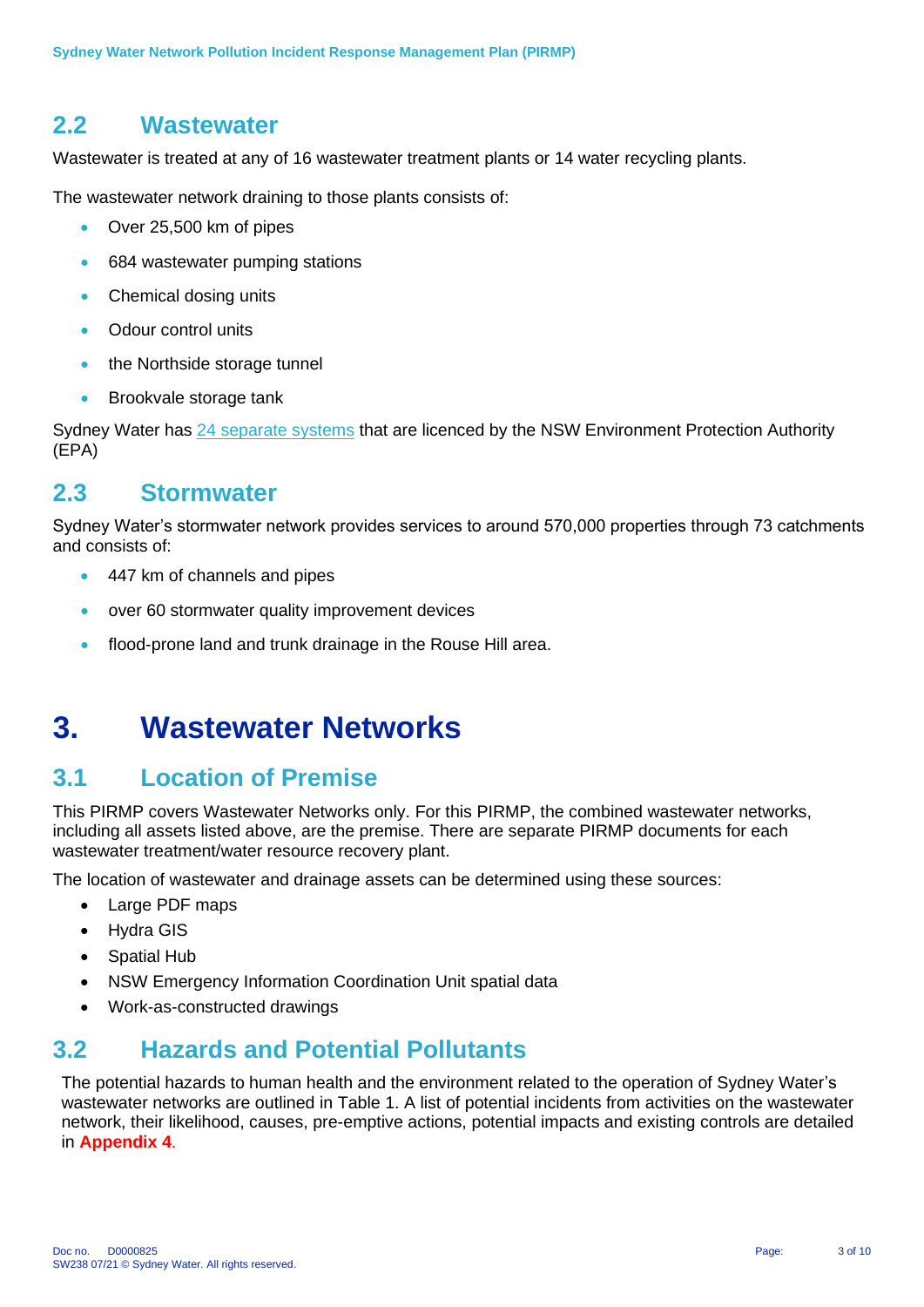#### **Table 1: Potential pollutants**

l,

l,

| <b>Potential Pollutant</b>                                   | <b>Quantities and Locations</b>                                                                                                                                                                          |
|--------------------------------------------------------------|----------------------------------------------------------------------------------------------------------------------------------------------------------------------------------------------------------|
| Raw sewage                                                   | Is present in differing qualities and quantities through-out each<br>network, including trade waste and chemicals added to control odour<br>and corrosion                                                |
| <b>Chemicals used for control of</b><br>corrosion and odours | Stored in bulk for dosing into sewers for control of odour and<br>corrosion                                                                                                                              |
| Calcium nitrate<br>$\bullet$                                 |                                                                                                                                                                                                          |
| Magnesium hydroxide                                          |                                                                                                                                                                                                          |
| Ferrous chloride                                             |                                                                                                                                                                                                          |
| <b>Hazardous gases</b>                                       | Potentially hazardous gases can be present in wastewater networks<br>due to authorised trade waste, biogenic processes, broken gas<br>mains, leaking underground tanks or unauthorised spills and dumps. |
| Ammonia (NH <sub>3</sub> )<br>$\bullet$                      |                                                                                                                                                                                                          |
| Benzene $(C_6H_6)$                                           |                                                                                                                                                                                                          |
| Carbon Monoxide (CO)<br>$\bullet$                            |                                                                                                                                                                                                          |
| Chlorine (Cl-)<br>$\bullet$                                  |                                                                                                                                                                                                          |
| Chlorobenzene $(C_6H_5Cl)$<br>$\bullet$                      |                                                                                                                                                                                                          |
| Chloroform (CHCl <sub>3</sub> )                              |                                                                                                                                                                                                          |
| Cyanide (CN)                                                 |                                                                                                                                                                                                          |
| Flammable Gases (LEL)<br>٠                                   |                                                                                                                                                                                                          |
| Formaldehyde (CH <sub>2</sub> O)                             |                                                                                                                                                                                                          |
| Hydrogen Sulphide (H <sub>2</sub> S)                         |                                                                                                                                                                                                          |
| Volatile Organic<br>Compounds                                |                                                                                                                                                                                                          |
|                                                              |                                                                                                                                                                                                          |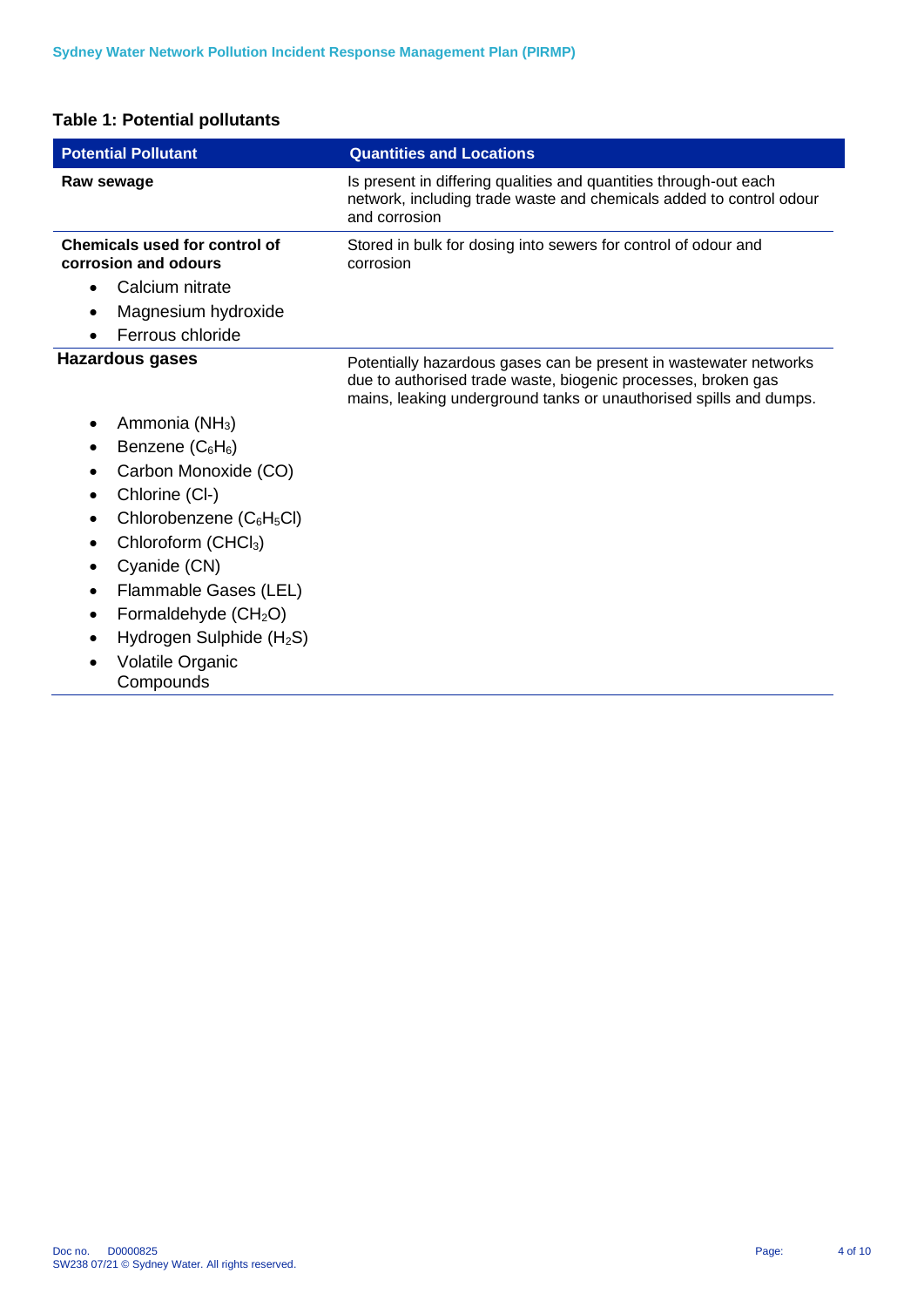# <span id="page-4-0"></span>**4. Pollution Incident Response Procedure**

Sydney Water takes an 'All Hazards' approach to managing incidents. The generic response procedure is documented in the Incident Management Procedure (D0000506), Emergency Management Procedure (D0000507) and Responding to incidents with an environmental impact (SWEMS0009) and. This PIRMP uses the same 5 steps as these procedures.



### <span id="page-4-1"></span>**4.1 Process overview**

| <b>Task details</b> |                                                                                                                              | <b>Incident Management Procedure</b>                                                                                                                                                                                                                                                                                                                                                    | <b>References</b>                                                                                                      |
|---------------------|------------------------------------------------------------------------------------------------------------------------------|-----------------------------------------------------------------------------------------------------------------------------------------------------------------------------------------------------------------------------------------------------------------------------------------------------------------------------------------------------------------------------------------|------------------------------------------------------------------------------------------------------------------------|
|                     | <b>Assess and declare</b><br>incident                                                                                        | Assess and declare the incident based on the<br>potential for it to escalate                                                                                                                                                                                                                                                                                                            | Criteria/triggers for<br>activation                                                                                    |
|                     | Actions to determine<br>initial incident level                                                                               | Initial assessment looks at impact on:<br>Customers<br>Community<br>Environment<br><b>Public Health</b><br>Safety<br>Reputation and media interest<br>Other Sydney Water businesses                                                                                                                                                                                                     |                                                                                                                        |
|                     | <b>Notify</b><br>Actions to notify<br>affected stakeholders<br>following predefined<br>business rules and<br>other direction | Notify the five regulatory authorities:<br>1. NSW EPA - Pollution Line, 13 15 55<br>2.<br><b>Local Councils</b><br>3. NSW Health - Water Unit<br>4. SafeWork NSW, 13 10 50<br>5. Fire & Rescue NSW<br>Other authorities may also be notified depending on<br>the impacts of material harm.                                                                                              | Regulator / External<br>and Internal<br><b>Notifications</b><br>Owners or<br>Occupiers<br>Assistance &<br>Coordination |
|                     | <b>Establish control</b><br>Actions to determine<br>incident leadership and<br>to exercise control over<br>the event         | Appoint Incident &/or Emergency Controller and<br>nominate Incident Control Point as defined in plans/<br>procedures or by the direction of a Duty Manager<br>Establish the Incident &/or Emergency Management<br>$\bullet$<br>Team, including Liaison Officers where required<br>Review initial situation analysis<br>Commence Incident Log<br>Issue initial Situation Report (SITREP) | Incident<br>Management<br>Procedure<br>Emergency<br>Management<br>Procedure                                            |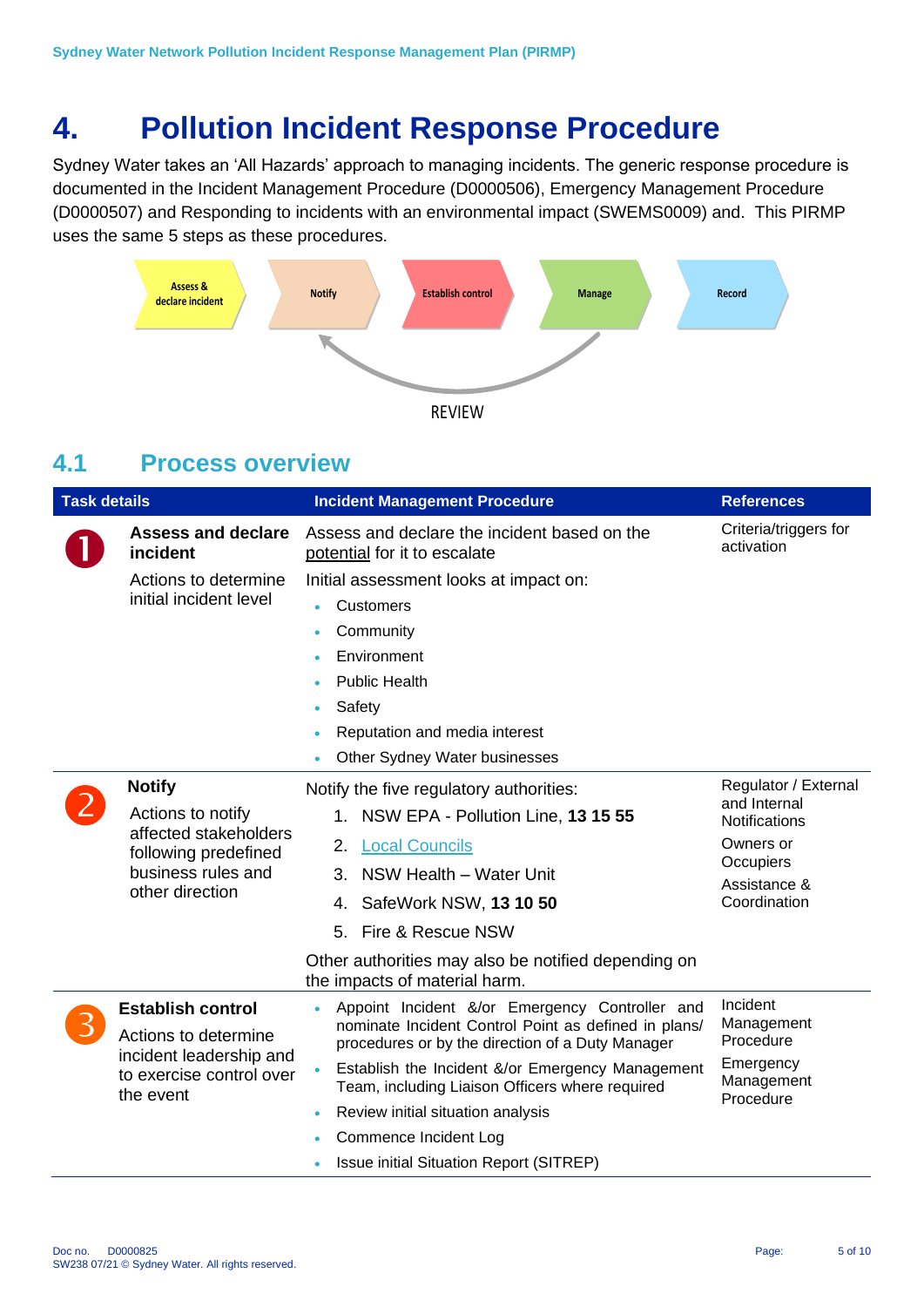| <b>Task details</b> |                                                                                                         | <b>Incident Management Procedure</b>                                                                                                                                                                                                                                                                                                                                                                                                                                                                                                                                                                                                                                                                             | <b>References</b>                                                                          |
|---------------------|---------------------------------------------------------------------------------------------------------|------------------------------------------------------------------------------------------------------------------------------------------------------------------------------------------------------------------------------------------------------------------------------------------------------------------------------------------------------------------------------------------------------------------------------------------------------------------------------------------------------------------------------------------------------------------------------------------------------------------------------------------------------------------------------------------------------------------|--------------------------------------------------------------------------------------------|
|                     | <b>Manage the incident</b><br>Actions to contain the<br>event and restore<br>services                   | Identify objectives, strategies, and key tasks<br>٠<br>Gather information and perform ongoing situational<br>$\bullet$<br>awareness, using feedback from Liaison Officers<br>Conduct regular briefings for the Emergency<br>Management Team and key stakeholders<br>Implement relevant plans and procedures<br>$\bullet$<br>Implement communications protocols<br>Issue regular Situation Reports to Duty Managers and<br>external stakeholders<br>Review and monitor effectiveness of response<br>Determine whether a Recovery Coordinator is<br>required based on impacts. Early appointment<br>Maintain event records<br>Conduct Incident/Emergency Management Team<br>handover briefings at shift changeover | Contingency plans<br>Triggers for<br>escalation<br>Related procedures<br>to be implemented |
|                     | <b>Record the incident</b><br>Actions to record event<br>details, investigations<br>and debrief reports | Collate all event records<br>Record the event in SWIRL<br>٠<br>Debrief incident in accordance with business rules<br>٠<br>Commence incident investigation<br>٠<br>Update risk registers                                                                                                                                                                                                                                                                                                                                                                                                                                                                                                                          | Debrief procedure<br>Reporting criteria &<br>timeframes                                    |

#### 4.1.1 Assess & Declare Incident

This Pollution Incident Response Procedure is implemented whenever a pollution incident occurs so that material harm to the environment is caused or threatened.

147 Meaning of material harm to the environment

(a) harm to the environment is material if:

(i) it involves actual or potential harm to the health or safety of human beings or to ecosystems that is not trivial, or

(ii) it results in actual or potential loss or property damage of an amount, or amounts in aggregate, exceeding \$10,000 (or such other amount as is prescribed by the regulations), and

(b) loss includes the reasonable costs and expenses that would be incurred in taking all reasonable and practicable measures to prevent, mitigate or make good harm to the environment.

(2) For the purposes of this Part, it does not matter that harm to the environment is caused only in the premises where the pollution incident occurs.

IICATS alarms and the Sydney Water Contact Centre are the primary mechanisms for identification of pipe failures, including leaks, breaks, odours, or sewage overflows that could cause material harm.

#### 4.1.2 Notify

Notify persons required by Sec 148 of the POEO act as per Sydney Water's 'Notification and reporting of material harm to regulators' procedure.

Customers can call the 24-hour emergency line on **13 20 90** to report incidents or receive updates.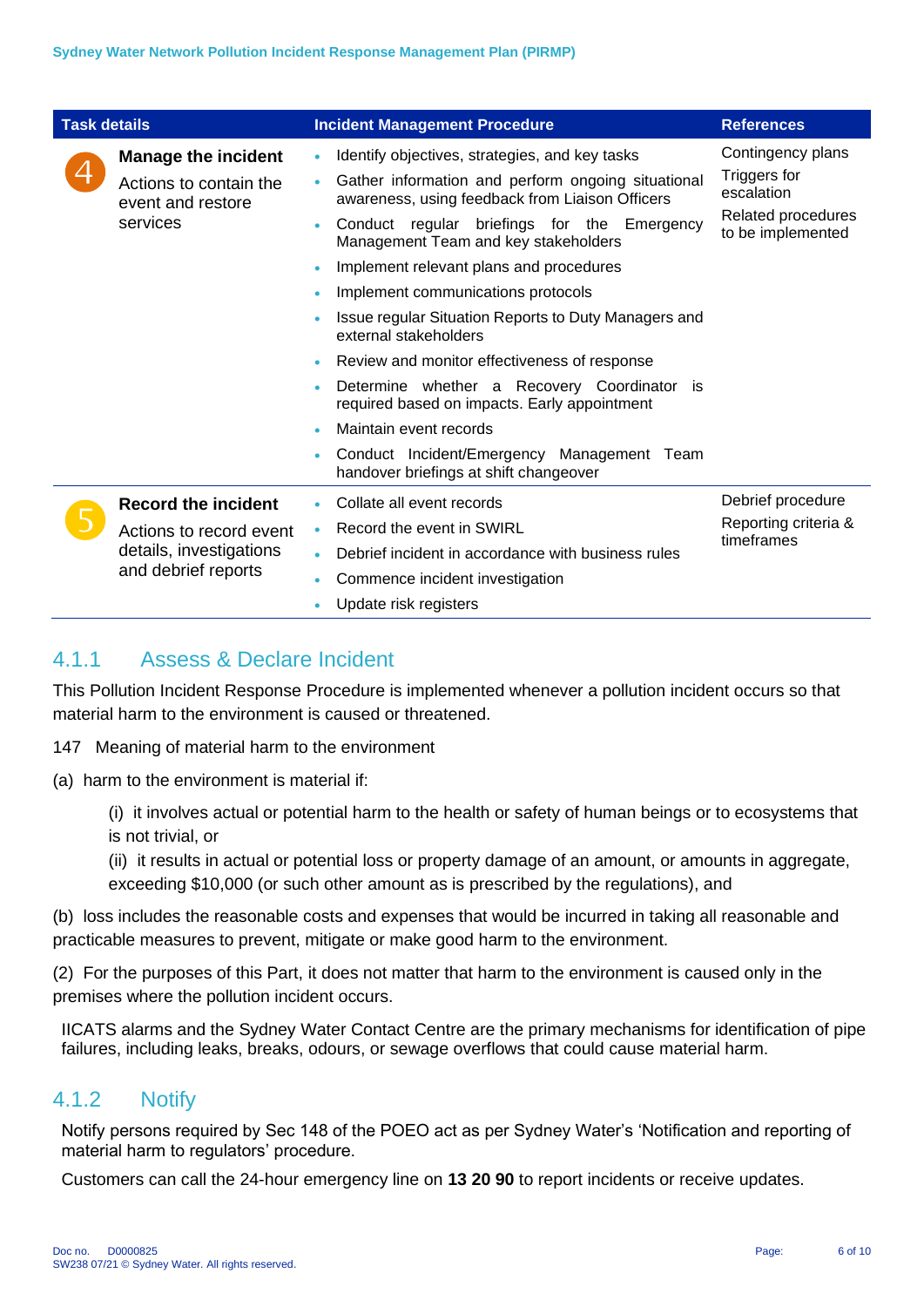The diagram below illustrates the external notifications required by our licences and agreed Memoranda of Understanding.



Internal notifications are made to assist business units and teams to make decisions and plan and prioritise during an incident.

Internal notifications and communications are sent via:

- Email to Duty Manager or All User groups
- SMS alert groups

Pollution incidents that require community notification (including owners or occupiers of premises within the vicinity of the wastewater network) will trigger activating relevant Business or Corporate procedures (Incident Management Procedure, Emergency Management Procedure).

Sydney Water will contact impacted communities through:

- Door knocking individual households
- Letter box drops
- Media releases
- Sydney Water public website
- Social media such as Twitter
- Signage to notify persons at polluted sites or Customer Advocates positioned in high pedestrian areas

Any major pollution incident or emergency that requires emergency services assistance will trigger activation of Sydney Water's Emergency Coordination Centre (ECC) for coordinated monitoring and management of the incident by the emergency management team. For incidents that threaten health & safety of the community, Sydney Water is subjected to the legislative combat agency communication strategy for dissemination of key information related to urgent actions to be taken by the public.

• In the unlikely event of an incident impacting on the surrounding community, Sydney Water, with other emergency authorities, will ensure that relevant warnings including what action to take is issued to the potentially affected community.

**HAZMAT** response may be required for some **hazardous gases**.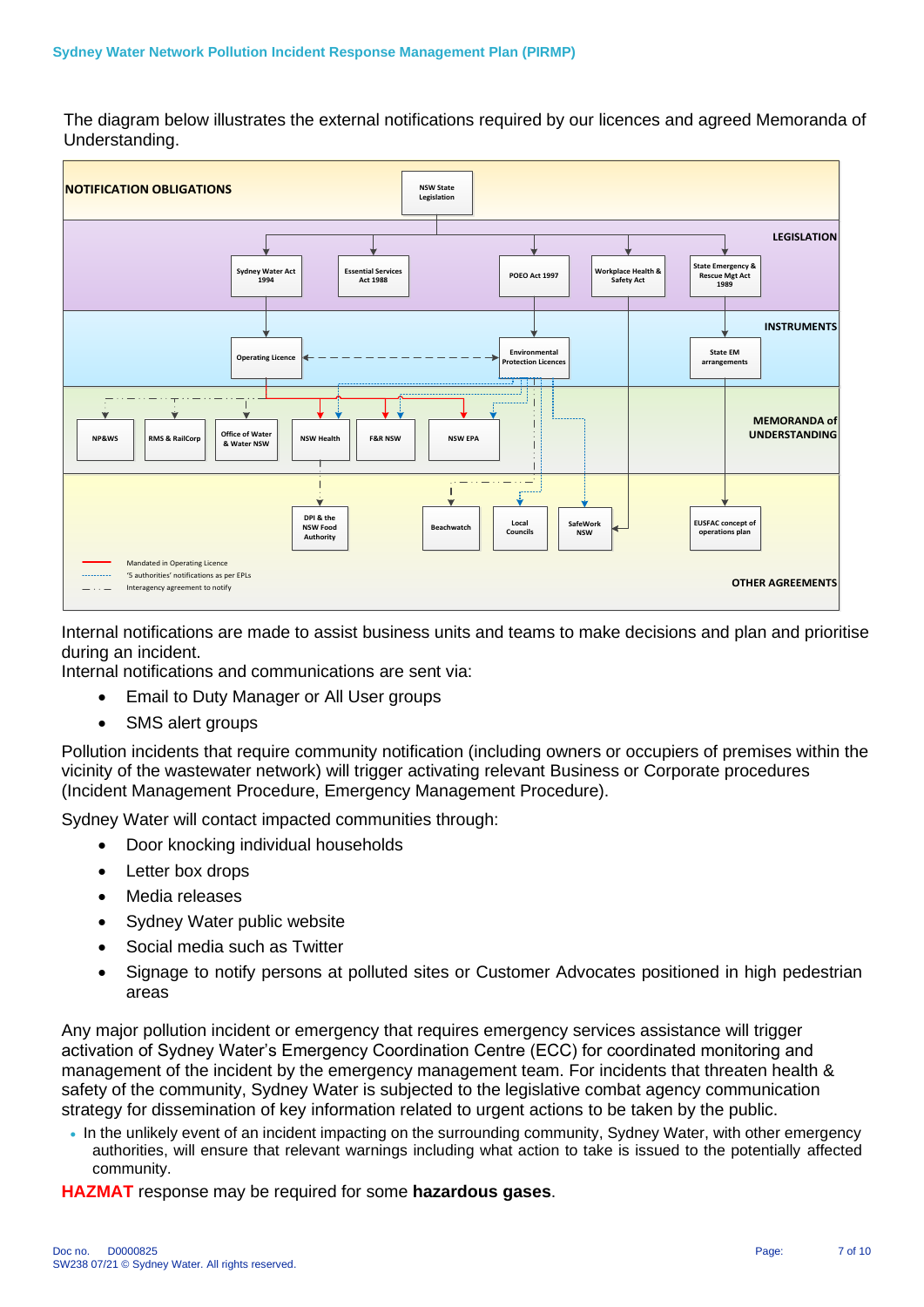#### 4.1.3 Establish Control

Incident control refers to the overall direction and management of an incident. For every incident a Controller is nominated, who is responsible and accountable for all activities necessary for the resolution of the incident.

| <b>Role</b>                                           | <b>Responsibilities</b>                                                                                                                                                 |  |
|-------------------------------------------------------|-------------------------------------------------------------------------------------------------------------------------------------------------------------------------|--|
| Network Operator (NO)<br>(Site Co-ordinator)          | • Manage the site<br>• Co-ordinate and implement on-ground response<br>• Validate initial containment and prepare clean-up plan<br>• Supervise and co-ordinate clean-up |  |
| <b>Environmental Planner</b><br>(Incident Controller) | • Schedule work and dispatch clean-up crew<br>Monitor updates and upload to Incident Log<br>$\bullet$                                                                   |  |

#### 4.1.4 Manage Incident

This activity refers to the real time management tasks associated with response, control, and handling of an incident at the operational level.

| <b>Role</b>                          | <b>Responsibilities</b>                                                                     |
|--------------------------------------|---------------------------------------------------------------------------------------------|
| Dispatcher                           | Dispatch first responder, crews and Field Sampling Team<br>$\bullet$                        |
| <b>First Responder</b>               | Install containment<br>$\bullet$                                                            |
|                                      | Test for Ammonia<br>$\bullet$                                                               |
|                                      | Install signs<br>$\bullet$                                                                  |
| Network crew                         | Rectify problem and provide updates<br>$\bullet$                                            |
|                                      | Complete minor clean-up<br>$\bullet$                                                        |
| Clean-up crew                        | Complete clean-up activities<br>$\bullet$                                                   |
| Field Sampling & Testing Group (FST) | Carry out sampling & testing, provide field results and<br>$\bullet$<br>toxicity assessment |
|                                      | Carry out additional / follow-up sampling & testing to<br>$\bullet$<br>confirm site clean   |
| Network Operator (NO)                | Validate site clean-up<br>$\bullet$                                                         |
| (Site Coordinator)                   | Direct clean-up crew if rework is required<br>$\bullet$                                     |
| Specialised Environmental Response   | Assess site & identify impacts / risks<br>$\bullet$                                         |
| Team (SERT)                          | Advise on clean-up plan, and remediation<br>٠                                               |

#### 4.1.5 Record incident

Each activation of this PIRMP will result in an incident record being created and recording of incident related data.

A hot debrief is held immediately after each incident and focuses on the management of the response and recovery activities. The objective of debriefing is to identify lessons, associated actions and opportunities for improvement.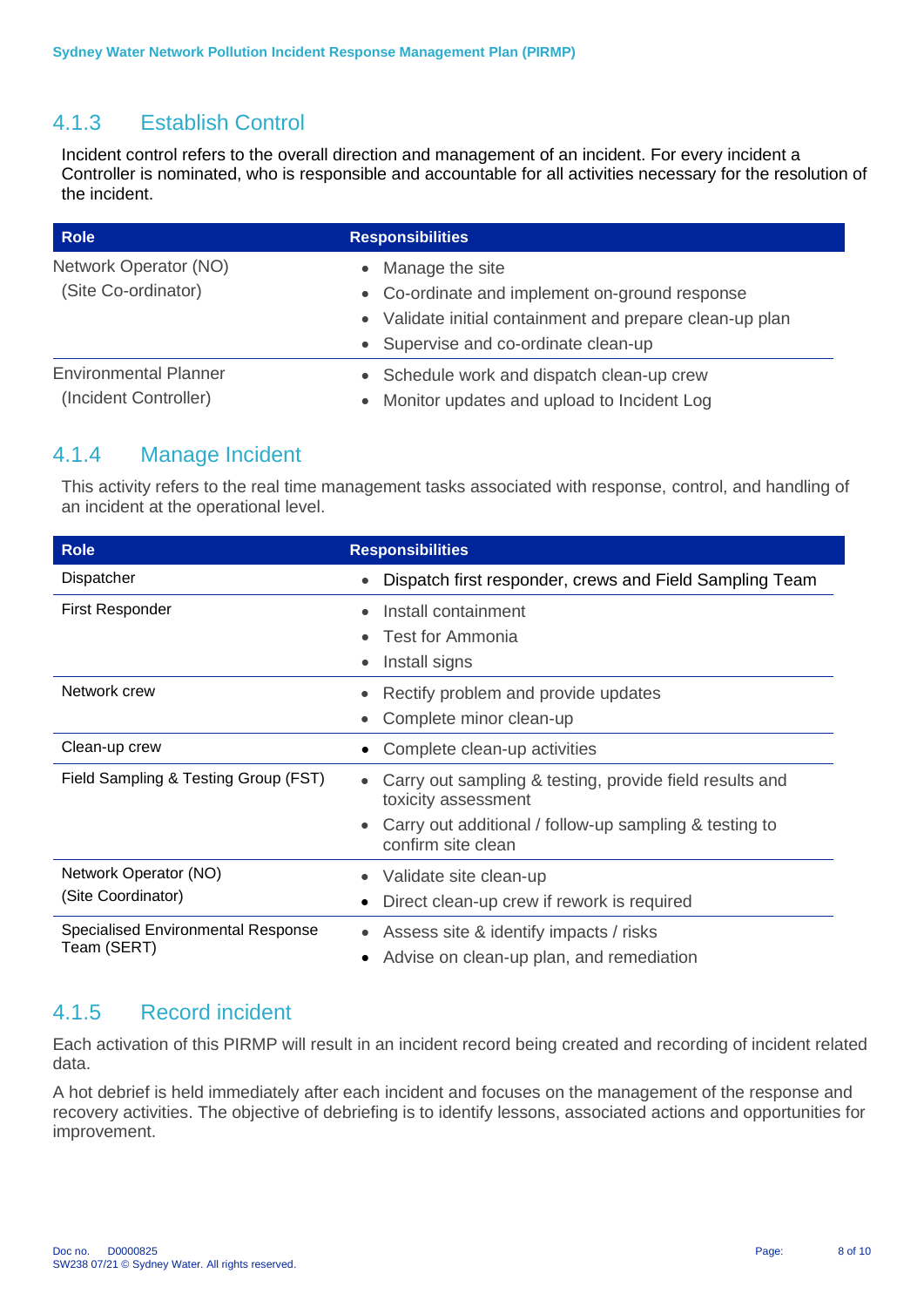# <span id="page-8-0"></span>**4.2 Testing**

Testing of this plan is to be carried out to ensure that the information included in the plan is accurate and up to date and the plan is capable of being implemented in a workable and effective manner.

There are three types of testing:

- Planned testing the plan is to be tested routinely at least once every calendar year and will be completed in conjunction with a review of the PIRMP document.
- Post-incident testing assessed as part of the Hot Debrief process.
- Assurance using  $1<sup>st</sup>$  line of assurance. Auditing of the application of the PIRMP in the field will be enabled by assurance processes.

### <span id="page-8-1"></span>**4.3 Training**

Staff who are likely to respond to an incident must be trained. These roles are:

- Customer Hub Duty Managers
- Dispatchers / Schedulers
- Planners
- Network Coordinators
- Environmental Advocate Team
- Regulatory Team
- **Network Operators**
- Network Technicians
- Civil Crews
- Contractor Crews
- Field Sampling Team
- Specialised Environmental Response Team

Response staff must be trained in activating this PIRMP, any on site specific and other relevant procedures. Training on specific incident procedures will be carried out using desktop scenarios and incident management exercises that involve more complex scenarios.

# <span id="page-8-2"></span>**5. Context**

# <span id="page-8-3"></span>**5.1 Availability**

This plan shall be made available to all personnel responsible for implementing the plan, and to an authorised officer (as defines in the POEO Act) on request. The most current and controlled version of the plan is in Sydney Water's document control system BMIS (Business Management Information System) as D0000825.

### <span id="page-8-4"></span>**5.2 References**

| Document type                  | Title                                                                       |
|--------------------------------|-----------------------------------------------------------------------------|
| <b>Compliance obligations</b>  | Protection of the Environment Operations Act 1997 No 156, Part 5.7A         |
|                                | Protection of the Environment Operations (General) Regulation 2009, Part 3A |
|                                | Guideline: Pollution Incident Response Management Plans (2020)              |
| <b>Policies and procedures</b> | Detailed PIRMP, procedures and work instructions                            |